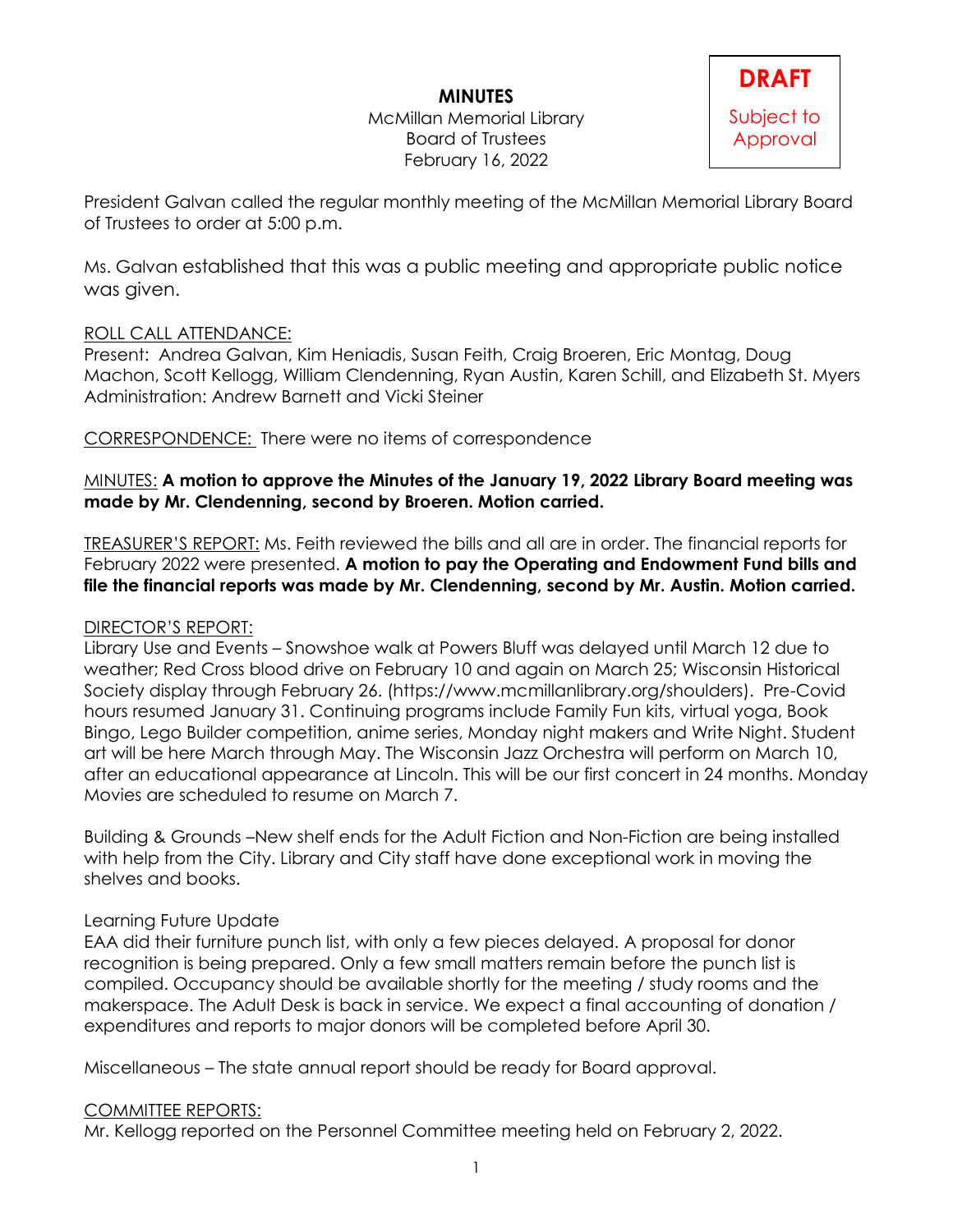The library director search process was discussed along with the timeline and beginning salary. Job descriptions will be discussed at next committee meeting.

Wage compensation and classification will be discussed under New Business.

The next meeting will be held on March 2 at 4pm

Mr. Montag reported on the Services Committee meeting held on February 8, 2022. Changes to the Meeting Room Use Policy was reviewed.

**A motion to approve the study room portion of the meeting room policy was made by Ms. Feith, second by Mr. Kellogg. Motion carried.** The balance of the policy will be presented later.

Ms. Feith reported on the Finance Committee meeting held on February 8, 2022.

The position of library director was discussed. Class and comp study information was presented by the Library Director. The consensus of the Board is to wait for a new director to do the study. Cash handling procedures and financial aspects of an open house will be discussed at the next meeting.

Sample job postings from the City and SCLS were shared and a draft copy of the job ad was included in today's packet. A base salary of \$92,255 will be placed in the ad, the City Human Resources Department will collect applications.

**A motion to create an application deadline was made by Ms. Feith, second by Mr. Clendenning. Motion carried.**

**A motion to set an application deadline of March 18th was made by Ms. Feith, second by Mr. Clendenning. Motion carried.**

**A motion to adopt the position opening as revised was made by Mr. Montag, second by Mr. Clendenning. Discussion followed. Motion carried.**

Mr. Clendenning requested information on a possible open house. Ms. Feith reviewed parameters for cost and date of event. Discussion followed. Staff will bring information to the next Board meeting.

### OLD BUSINESS:

Library Director Search: Discussed under Finance Committee Report. Review Job Descriptions: Will be discussed following the Personnel Committee meeting in March.

### NEW BUSINESS:

Consideration of proposals for a wage compensation and classification study of all staff positions. **A motion to table discussion was made by Mr. Machon, second by Ms. Feith. Motion carried.**

Mr. Barnett presented the 2021 Wisconsin Department of Public Instruction Public Library Annual Report.

#### **A motion to approve the report was made by Mr. Kellogg, second by Ms. Schill. Motion carried.**

Mr. Barnett presented the 2021 Statement Concerning Public Library System Effectiveness. **A motion to approve the statement was made by Mr. Broeren, second by Ms. Feith. Motion carried.**